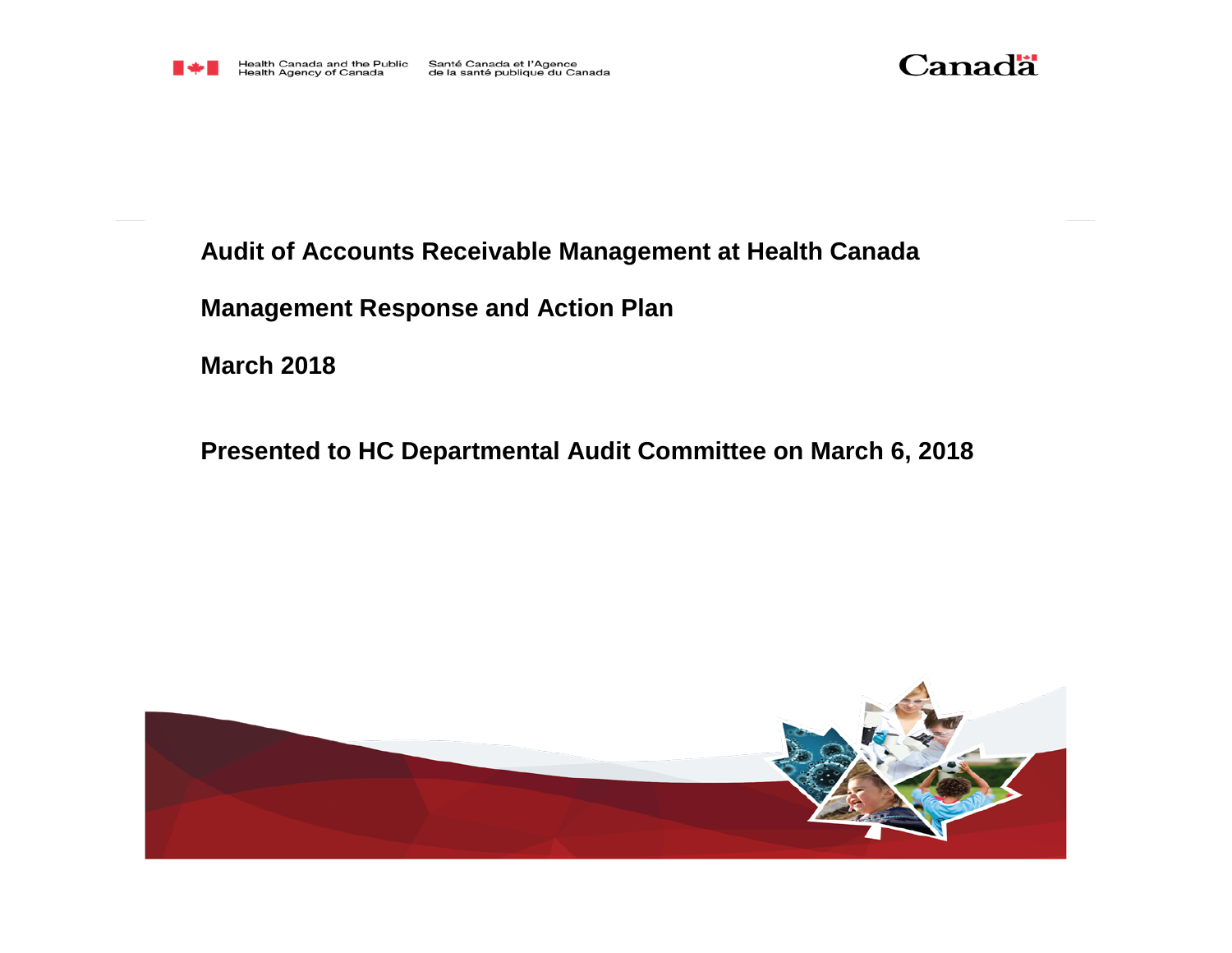## Audit of Accounts Receivable Management at Health Canada Management Response and Action Plan March 2018 – And The Control of The Control of The Control of The March 2018

| <b>Recommendations</b>                                                                                                                                                                               | <b>Management Response and</b><br><b>Planned Management Action</b>                                                                                                                                                            | <b>Deliverables</b>     | <b>Expected</b><br><b>Completion</b><br><b>Date</b>                            | <b>Responsibility</b>                                                                                                                                                          |
|------------------------------------------------------------------------------------------------------------------------------------------------------------------------------------------------------|-------------------------------------------------------------------------------------------------------------------------------------------------------------------------------------------------------------------------------|-------------------------|--------------------------------------------------------------------------------|--------------------------------------------------------------------------------------------------------------------------------------------------------------------------------|
| <b>Recommendation 1</b>                                                                                                                                                                              | Management agrees with this recommendation.                                                                                                                                                                                   |                         |                                                                                |                                                                                                                                                                                |
| The Chief Financial Officer (CFO)<br>enhances reporting on accounts<br>receivable to help in the management of<br>risks for the collection and collectability of<br>outstanding accounts receivable. | The Financial Operations<br>Directorate (FOD) will implement<br>regular reporting to the CFO and<br>Deputy Chief Financial Officers<br>(DCFO) showing the status of<br>outstanding accounts receivable by<br>type and by age. | 1.1 Quarterly<br>Report | May 31, 2018<br>(for<br>outstanding<br>receivables as<br>of March 31,<br>2018) | Director, Accounting<br>Operations and<br><b>System Division</b><br>(AOSD) / Chief,<br>Accounting<br>Operations /<br>Departmental<br><b>Accounts Receivable</b><br>Coordinator |
| <b>Recommendation 2</b>                                                                                                                                                                              | Management agrees with the recommendation.                                                                                                                                                                                    |                         |                                                                                |                                                                                                                                                                                |

\_\_\_\_\_\_\_\_\_\_\_\_\_\_\_\_\_\_\_\_\_\_\_\_\_\_\_\_\_\_\_\_\_\_\_\_\_\_\_\_\_\_\_\_\_\_\_\_\_\_\_\_\_\_\_\_\_\_\_\_\_\_\_\_\_\_\_\_\_\_\_\_\_\_\_\_\_\_\_\_\_\_\_\_\_\_\_\_\_\_\_\_\_\_\_\_\_\_\_\_\_\_\_\_\_\_\_\_\_\_\_\_\_\_\_\_\_\_\_\_\_\_\_\_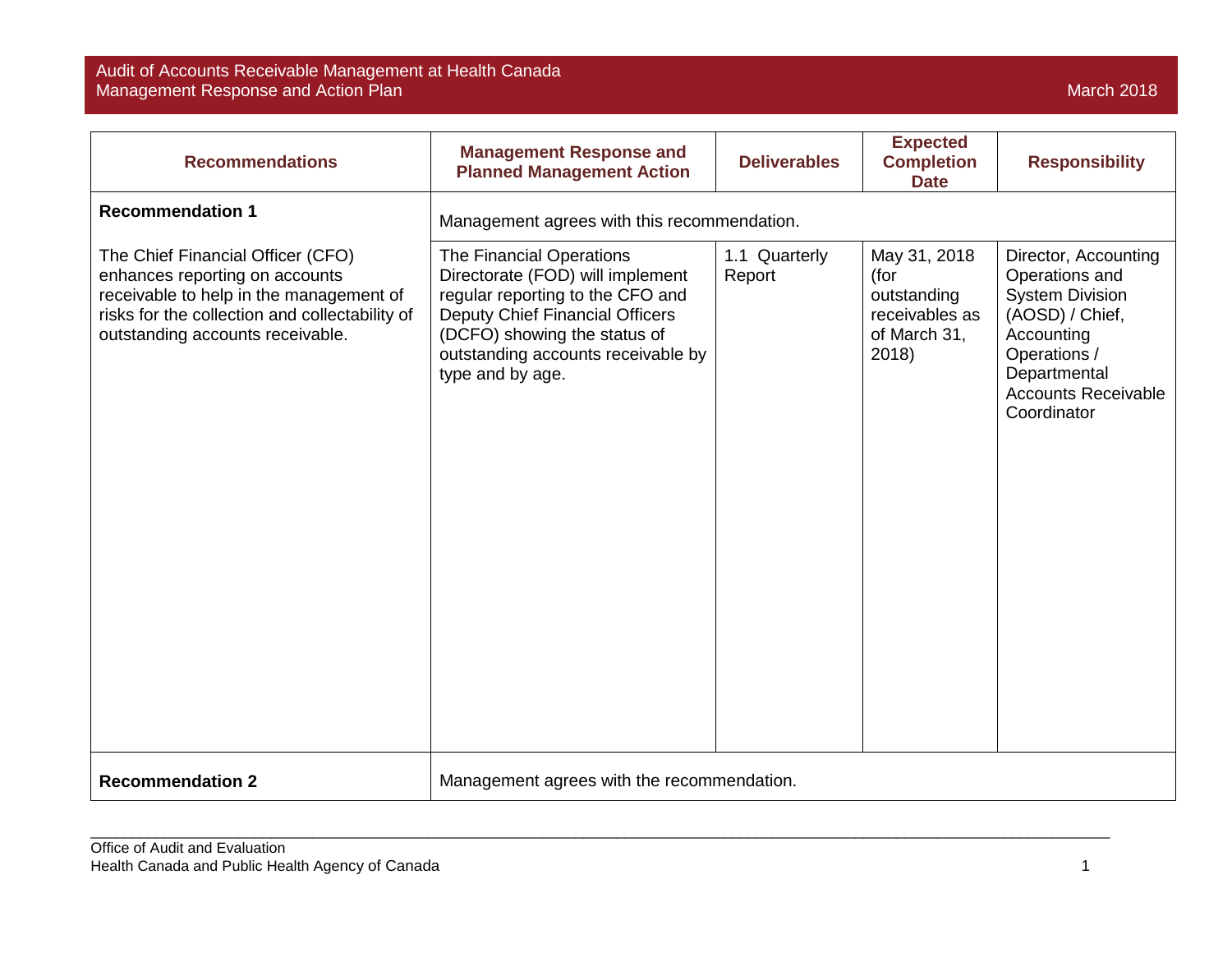Audit of Accounts Receivable Management at Health Canada Management Response and Action Plan March 2018 – And The Control of The Control of The Control of The March 2018

| <b>Recommendations</b>                                                                                                                                                                                                                                                                                                                                                                                                                                                                                                                                                                                                                                                                                                    | <b>Management Response and</b><br><b>Planned Management Action</b>                                                                                                                                                                                                                             | <b>Deliverables</b>                                                                                      | <b>Expected</b><br><b>Completion</b><br><b>Date</b> | <b>Responsibility</b>                                                                                                                 |
|---------------------------------------------------------------------------------------------------------------------------------------------------------------------------------------------------------------------------------------------------------------------------------------------------------------------------------------------------------------------------------------------------------------------------------------------------------------------------------------------------------------------------------------------------------------------------------------------------------------------------------------------------------------------------------------------------------------------------|------------------------------------------------------------------------------------------------------------------------------------------------------------------------------------------------------------------------------------------------------------------------------------------------|----------------------------------------------------------------------------------------------------------|-----------------------------------------------------|---------------------------------------------------------------------------------------------------------------------------------------|
| The Chief Financial Officer amends<br>guidance documents and procedures to<br>enhance accounts receivable<br>management including:<br>standardizing and clarifying roles<br>and responsibilities for the re-<br>instatement of debts, and the<br>monitoring and collection of debts<br>related to recoveries of contribution<br>agreement overpayments;<br>developing guidance documents to<br>facilitate collection activities such<br>as locating the debtor, and<br>determining whether the debtor is<br>capable of repaying the debt; and<br>establishing a method for<br>determining when the cost of<br>collection is not justifiable in<br>relation to the amount of the debt<br>or the probability of collection. | FOD will refine the Standard on<br>Receivable Management to further<br>clarify roles and responsibilities for<br>items such as the on-going<br>monitoring and collection of debts<br>related to recoveries of contribution<br>agreement overpayments.<br>FOD will prepare a guidance           | 2.1 Amended<br>Standard on<br>Receivable<br>Management<br>2.2 Collection                                 | September 30,<br>2018<br>June 30, 2018              | Director, Internal<br>Controls and<br><b>Financial Policy</b><br>Director, Accounting                                                 |
|                                                                                                                                                                                                                                                                                                                                                                                                                                                                                                                                                                                                                                                                                                                           | document to support accounting<br>hub staff in determining which<br>advanced collection activities to<br>pursue based on the nature of the<br>debt. The document will include<br>direction on considering the cost of<br>the collection when determining<br>the appropriate recovery activity. | Activity<br>Guidance<br><b>Document</b>                                                                  |                                                     | Operations and<br>System Division /<br>Chief, Accounting<br>Operations /<br>Departmental<br><b>Accounts Receivable</b><br>Coordinator |
| <b>Recommendation 3</b>                                                                                                                                                                                                                                                                                                                                                                                                                                                                                                                                                                                                                                                                                                   | Management agrees with this recommendation.                                                                                                                                                                                                                                                    |                                                                                                          |                                                     |                                                                                                                                       |
| The Executive Director, Pest Management<br>Regulatory Agency (PMRA) finalizes the<br>standard operating procedures for<br>accounts receivable and ensures<br>alignment with the Health Canada/Public<br>Health Agency of Canada Standard on<br>Management of Receivables.                                                                                                                                                                                                                                                                                                                                                                                                                                                 | The PMRA will finalize the<br><b>Standard Operating Procedures</b><br>(SOPs) to fully implement Section<br>23 of the Pest Control Products Act<br>(PCPA) for outstanding accounts<br>receivable.                                                                                               | 3.1 Final<br>accounts<br>receivable SOPs<br>to support<br>operationalizing<br>Section 23 of the<br>PCPA. | May 31, 2018                                        | Director, Strategic<br>Planning, Finance<br>and Business<br><b>Operations Division</b><br>(FBOD), PMRA                                |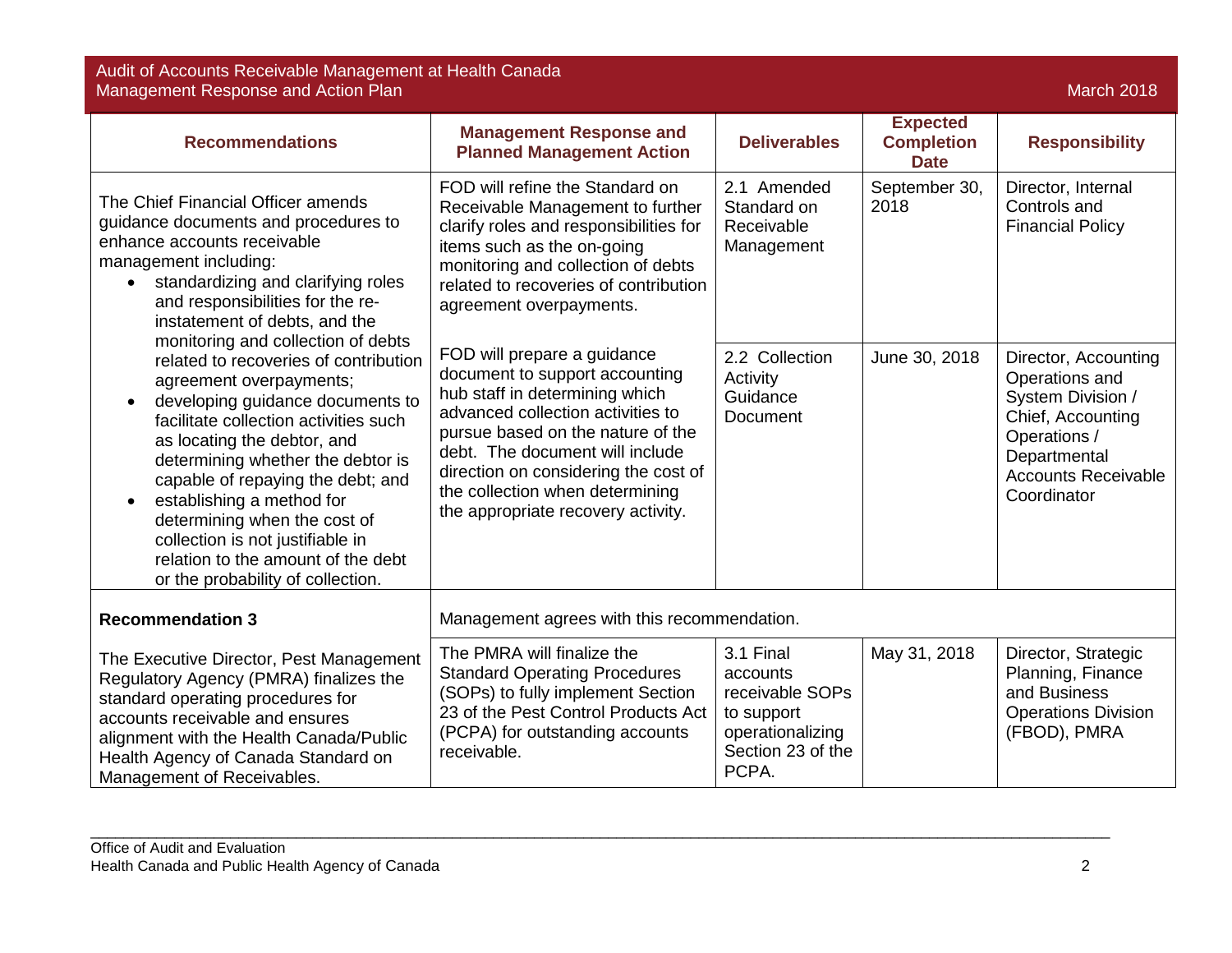| Audit of Accounts Receivable Management at Health Canada<br>Management Response and Action Plan<br><b>March 2018</b>                                                                                                                                  |                                                                                                                                                                                                                                                                                                                                                                                                                                                                                                                                                                                                                                                                                                                                                                                                                                                                                                                                                         |                                                                                                                                                                                                                                                                                                                                                                                                                                                                                                       |                                                     |                                                                                                                                                                             |
|-------------------------------------------------------------------------------------------------------------------------------------------------------------------------------------------------------------------------------------------------------|---------------------------------------------------------------------------------------------------------------------------------------------------------------------------------------------------------------------------------------------------------------------------------------------------------------------------------------------------------------------------------------------------------------------------------------------------------------------------------------------------------------------------------------------------------------------------------------------------------------------------------------------------------------------------------------------------------------------------------------------------------------------------------------------------------------------------------------------------------------------------------------------------------------------------------------------------------|-------------------------------------------------------------------------------------------------------------------------------------------------------------------------------------------------------------------------------------------------------------------------------------------------------------------------------------------------------------------------------------------------------------------------------------------------------------------------------------------------------|-----------------------------------------------------|-----------------------------------------------------------------------------------------------------------------------------------------------------------------------------|
| <b>Recommendations</b>                                                                                                                                                                                                                                | <b>Management Response and</b><br><b>Planned Management Action</b>                                                                                                                                                                                                                                                                                                                                                                                                                                                                                                                                                                                                                                                                                                                                                                                                                                                                                      | <b>Deliverables</b>                                                                                                                                                                                                                                                                                                                                                                                                                                                                                   | <b>Expected</b><br><b>Completion</b><br><b>Date</b> | <b>Responsibility</b>                                                                                                                                                       |
| <b>Recommendation 4</b>                                                                                                                                                                                                                               | Management agrees with this recommendation.                                                                                                                                                                                                                                                                                                                                                                                                                                                                                                                                                                                                                                                                                                                                                                                                                                                                                                             |                                                                                                                                                                                                                                                                                                                                                                                                                                                                                                       |                                                     |                                                                                                                                                                             |
| The Assistant Deputy Minister, Health<br><b>Environments and Consumer Safety</b><br>Branch (HECSB) ensures collection<br>procedures are consistent with the Health<br>Canada/Public Health Agency of Canada<br>Standard on Management of Receivables. | The collection activities and<br>procedures of HECSB's National<br>Dosimetry Services (NDS) are<br>generally consistent with the<br>HC/PHAC Standard on the<br>Management of Receivables.<br>However, the schedule used by the<br>program for follow-up on overdue<br>accounts is limited by the<br>functionality of its current<br>dosimetry management system<br>(DMS) software, which initiates<br>client follow up at 60 days overdue<br>instead of at 30 days, as outlined<br>in the Standard.<br>While replacing the system is an<br>objective of the program, given the<br>current priority setting process<br>recommended by Treasury Board<br>and departmental priorities, it is not<br>feasible to implement a new<br>solution. Therefore, until the DMS<br>replacement software is<br>implemented, the program will<br>continue to undertake collection<br>activities and procedures as<br>described in its current operating<br>procedures. | 4.1 Include<br>appropriate<br>business<br>requirements to<br>be able to align<br>the frequency of<br>follow-up on<br>overdue<br>accounts with<br>the Standard<br>into the<br><b>Business</b><br>Requirements<br>Document for<br>the software to<br>replace the<br>DMS. Until the<br><b>DMS</b><br>replacement<br>software is<br>implemented,<br>the program will<br>continue to<br>undertake<br>collection<br>activities and<br>procedures as<br>described in its<br>current operating<br>procedures. | October 31,<br>2018                                 | Director General of<br>the Environmental<br>and Radiation Health<br><b>Sciences</b><br>Directorate, Healthy<br>Environments and<br><b>Consumer Safety</b><br>Branch (HECSB) |